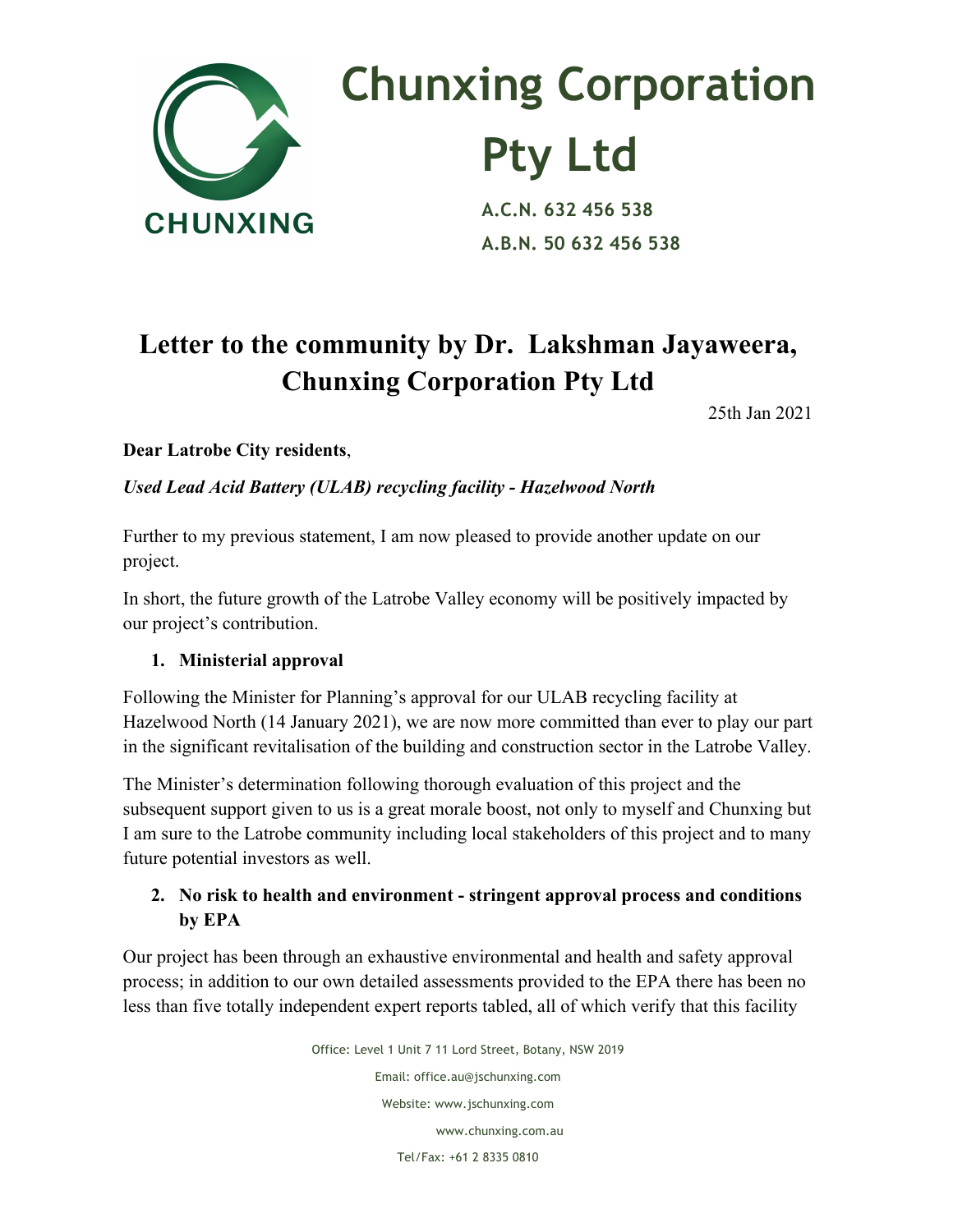poses no risk to either local residents' health, the environment and to workers on site. Further, this project was also recommended for approval by Latrobe City Council's Planning Department following its own independent environmental report tabled against the Latrobe Planning Scheme.

#### **3. A modern, state-of-the-art facility, the real facts**

The scientific evidence is very clear; there are no impacts on environment or health from this project whatsoever, which has been independently verified by experts during the approval process and by the regulators of Victoria, who have imposed very stringent safeguards.

Even for the closest residences in Hazelwood North, ambient lead emissions from this plant will be around 140 times below the strictest standard in the world and 100 times below natural background levels found in vehicles and in the very water we drink. We have allowed plenty of buffer area around the facility. The closest residence is about 1.5km away and the Hazelwood North Primary School 2km away from the stack, despite the EPA's minimum buffer requirement for this kind of facility being 0.5km.

This is virtually identical to the only other facility of this type in Australia, at Wagga Wagga in NSW, where the closest residence is 1.2km away, with a number of others within 2km. That site has operated successfully for a number of years without issue and has recently been approved to expand to around four times the capacity of our Hazelwood North facility. There were no community objections in the planning engagement process.

We respect everyone's right to have an opinion but please ensure your opinion is well informed. There are many resources available about this project at www.chunxing.com.au. I also encourage you to contact me at any time where I am more than happy to discuss and clarify any of your concerns or provide you with the resources you require.

### **4. Our gratitude and commitment to the Latrobe Valley community**

We are grateful to many in the community that have encouraged and supported us. Their views have tended to be in line with an interest in investment in local jobs with the view that the approval bodies have now made their decision and it's time to 'get on with it'.

#### **5. Local jobs**

As has been stated consistently over the last two years, Chunxing is keen to employ local people wherever possible for the approximate 68 direct jobs on offer at the facility and further indirect jobs of about 100. We are now at the stage where the initial recruitment process has begun. In this regard we have already started the process of recruiting the team locally for construction of the project. We are also in the process of engaging local engineering companies to begin design and construction where local people will be employed.